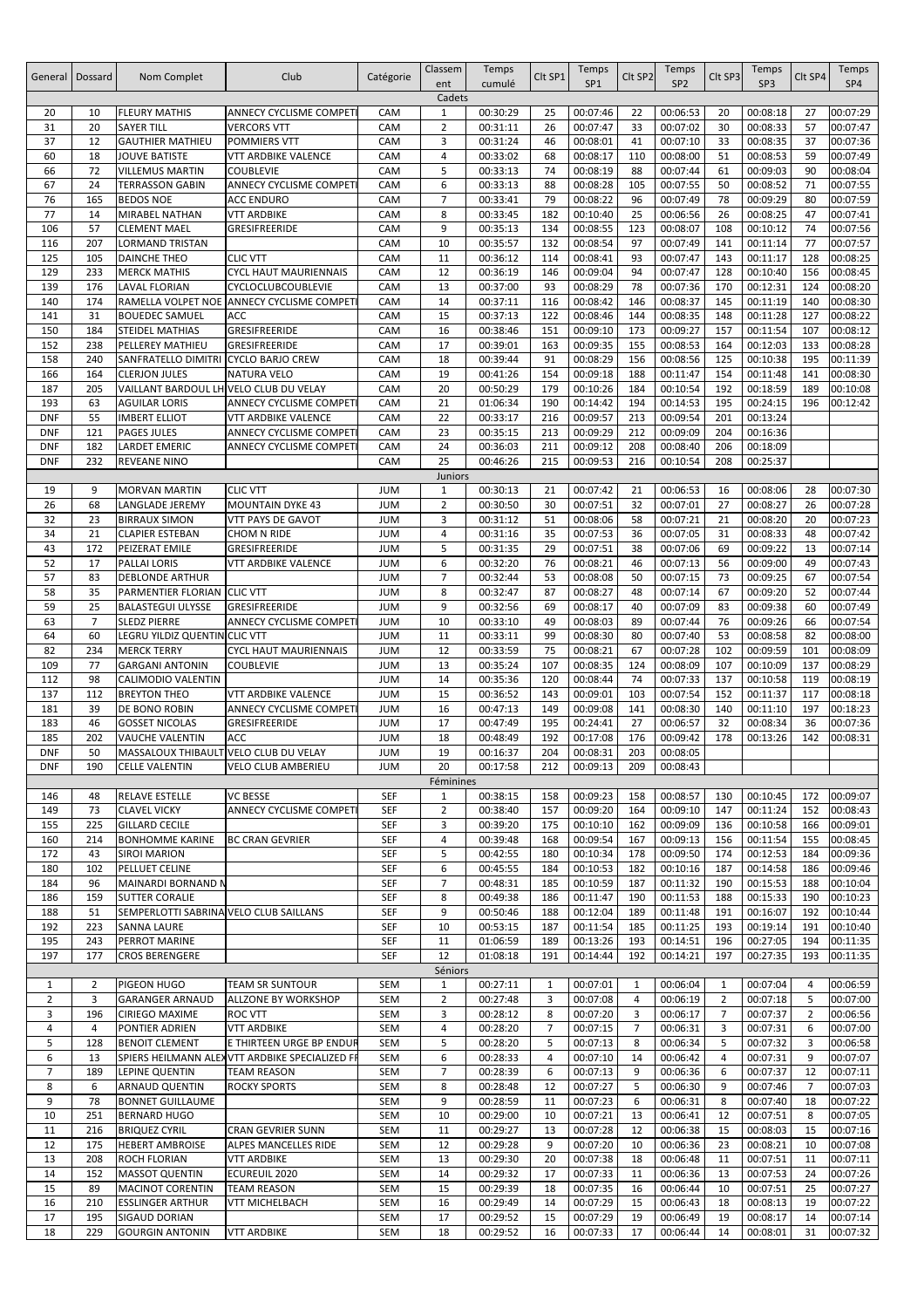| General    | Dossard      | Nom Complet                                              | Club                                               | Catégorie                | Classem<br>ent | Temps<br>cumulé      | Clt SP1        | Temps<br>SP <sub>1</sub> | Clt SP2        | Temps<br>SP <sub>2</sub> | Clt SP3    | Temps<br>SP3         | Clt SP4      | Temps<br>SP4         |
|------------|--------------|----------------------------------------------------------|----------------------------------------------------|--------------------------|----------------|----------------------|----------------|--------------------------|----------------|--------------------------|------------|----------------------|--------------|----------------------|
| 21         | 245          | LEFEBVRE POL                                             | <b>CLUB E.C FUMAY</b>                              | <b>SEM</b>               | 19             | 00:30:38             | 19             | 00:07:37                 | 26             | 00:06:57                 | 36         | 00:08:36             | 23           | 00:07:26             |
| 24<br>25   | 149<br>167   | <b>MAILLOT BAPTISTE</b>                                  | TARENTAISE BIKE ACADEMY                            | <b>SEM</b><br><b>SEM</b> | 20<br>21       | 00:30:46<br>00:30:48 | 38<br>24       | 00:07:55<br>00:07:46     | 20<br>29       | 00:06:50<br>00:06:57     | 40<br>25   | 00:08:39<br>00:08:23 | 16<br>42     | 00:07:20<br>00:07:39 |
| 27         | 150          | SAINT AUBIN CHRISTOP GRAVITY LAB<br><b>DUPARCQ LUCAS</b> | CLUB CYCLISTE DE DIE                               | <b>SEM</b>               | 22             | 00:30:56             | 33             | 00:07:53                 | 24             | 00:06:56                 | 29         | 00:08:30             | 35           | 00:07:35             |
| 28         | 70           | LE DROGOFF DAMIEN                                        | <b>CHOM N RIDE</b>                                 | <b>SEM</b>               | 23             | 00:30:59             | 22             | 00:07:42                 | 28             | 00:06:57                 | 39         | 00:08:37             | 43           | 00:07:40             |
| 29         | 5            | DI NARDO MAXIME                                          | <b>MDN PERFORMANCE</b>                             | <b>SEM</b>               | 24             | 00:31:00             | 27             | 00:07:48                 | 30             | 00:07:00                 | 44         | 00:08:45             | 22           | 00:07:25             |
| 33         | 239          | SANFRATELLO DAMIEN CYCLO BARJO CREW                      |                                                    | <b>SEM</b>               | 25             | 00:31:14             | 42             | 00:07:57                 | 31             | 00:07:01                 | 35         | 00:08:36             | 40           | 00:07:38             |
| 35<br>36   | 117<br>110   | RIMAILHO DAVID<br><b>GASPARD GREGORY</b>                 | <b>CLIC VTT</b><br><b>EVOLUTION VTT ST DIE</b>     | <b>SEM</b><br><b>SEM</b> | 26<br>27       | 00:31:20<br>00:31:21 | 44<br>43       | 00:07:57<br>00:07:57     | 42<br>23       | 00:07:10<br>00:06:55     | 38<br>37   | 00:08:37<br>00:08:37 | 32<br>62     | 00:07:33<br>00:07:50 |
| 38         | 212          | <b>CHAUVET CESAR</b>                                     | <b>VIVARAIS ARDBIKE 07</b>                         | <b>SEM</b>               | 28             | 00:31:26             | 31             | 00:07:51                 | 55             | 00:07:18                 | 34         | 00:08:36             | 41           | 00:07:39             |
| 39         | 126          | <b>DUGARDIN NICOLAS</b>                                  | <b>BIKE SCHOOL EVOLUTION</b>                       | <b>SEM</b>               | 29             | 00:31:27             | 32             | 00:07:52                 | 53             | 00:07:17                 | 28         | 00:08:29             | 56           | 00:07:47             |
| 41         | 228          | VANSTRAELEN FLORIAN                                      |                                                    | <b>SEM</b>               | 30             | 00:31:31             | 48             | 00:08:03                 | 35             | 00:07:05                 | 46         | 00:08:47             | 34           | 00:07:34             |
| 42         | 11           | <b>BERTUSSI FLORIAN</b>                                  | <b>GRIZZLY BIKE MAURIENNE</b>                      | <b>SEM</b>               | 31             | 00:31:34             | 36             | 00:07:54                 | 49             | 00:07:14                 | 41         | 00:08:40             | 51           | 00:07:44             |
| 44<br>47   | 38<br>142    | CAVIGLIA MAXIME<br>NOYERIE CLEMENT                       | <b>CYCLES VERAN</b><br><b>VTT ARDBIKE</b>          | <b>SEM</b><br><b>SEM</b> | 32<br>33       | 00:31:40<br>00:32:01 | 37<br>59       | 00:07:55<br>00:08:11     | 37<br>52       | 00:07:06<br>00:07:17     | 49<br>54   | 00:08:52<br>00:08:59 | 53<br>29     | 00:07:45<br>00:07:31 |
| 49         | 67           | MAGNEA CLEMENT                                           | <b>NATURA VELO</b>                                 | <b>SEM</b>               | 34             | 00:32:07             | 50             | 00:08:05                 | 62             | 00:07:25                 | 60         | 00:09:03             | 30           | 00:07:32             |
| 50         | 161          | PORTE ADRIEN                                             |                                                    | <b>SEM</b>               | 35             | 00:32:10             | 28             | 00:07:49                 | 76             | 00:07:35                 | 52         | 00:08:53             | 63           | 00:07:50             |
| 53         | 166          | <b>KERVRAN LEO</b>                                       | ANNECY CYCLISME COMPET                             | <b>SEM</b>               | 36             | 00:32:23             | 45             | 00:08:01                 | 45             | 00:07:12                 | 64         | 00:09:18             | 61           | 00:07:49             |
| 54         | 155          | <b>CARRIER CLEMENT</b>                                   | <b>V.C.RUMILLIEN</b>                               | <b>SEM</b>               | 37             | 00:32:27             | 67             | 00:08:17                 | 63             | 00:07:25                 | 55         | 00:09:00<br>00:09:02 | 50           | 00:07:44             |
| 55<br>56   | 47<br>15     | <b>GAL ADRIEN</b><br><b>BELVAL MATTHIEU</b>              | VELO CLUB DU VELAY<br><b>VTT ARDBIKE</b>           | <b>SEM</b><br><b>SEM</b> | 38<br>39       | 00:32:37<br>00:32:40 | 71<br>55       | 00:08:18<br>00:08:10     | 56<br>54       | 00:07:20<br>00:07:18     | 59<br>72   | 00:09:24             | 69<br>54     | 00:07:54<br>00:07:46 |
| 61         | 130          | <b>CARULLA NICOLAS</b>                                   |                                                    | <b>SEM</b>               | 40             | 00:33:02             | 58             | 00:08:11                 | 81             | 00:07:41                 | 66         | 00:09:19             | 58           | 00:07:48             |
| 62         | 247          | <b>DELPIROUX ADRIEN</b>                                  | <b>CHARMEIL VTT</b>                                | <b>SEM</b>               | 41             | 00:33:05             | 63             | 00:08:13                 | 66             | 00:07:28                 | 77         | 00:09:28             | 70           | 00:07:54             |
| 68         | 26           | <b>ALBARRAS GAETAN</b>                                   | <b>MDN PERFORMANCE</b>                             | <b>SEM</b>               | 42             | 00:33:18             | 98             | 00:08:30                 | 79             | 00:07:37                 | 63         | 00:09:14             | 68           | 00:07:54             |
| 69         | 44           | <b>FRISON GREGORY</b>                                    | ALPINE CREW LA MOTTE SER                           | <b>SEM</b>               | 43             | 00:33:26             | 54             | 00:08:10                 | 57             | 00:07:20                 | 47         | 00:08:48             | 171          | 00:09:06             |
| 70<br>71   | 88<br>160    | <b>DOUCET MICHAEL</b><br><b>DILIGENT BASTIEN</b>         | <b>TAC VTT</b><br><b>CLIC VTT</b>                  | <b>SEM</b><br><b>SEM</b> | 44<br>45       | 00:33:26<br>00:33:26 | 126<br>73      | 00:08:47<br>00:08:19     | 75<br>51       | 00:07:33<br>00:07:16     | 58<br>70   | 00:09:02<br>00:09:22 | 85<br>135    | 00:08:01<br>00:08:28 |
| 72         | 76           | <b>GARGANI AURELIEN</b>                                  |                                                    | <b>SEM</b>               | 46             | 00:33:28             | 70             | 00:08:18                 | 77             | 00:07:36                 | 81         | 00:09:36             | 72           | 00:07:55             |
| 73         | 249          | <b>NEAMT VICTOR</b>                                      | <b>BDH</b>                                         | <b>SEM</b>               | 47             | 00:33:30             | 78             | 00:08:22                 | 72             | 00:07:32                 | 82         | 00:09:36             | 75           | 00:07:57             |
| 75         | 244          | <b>BEHAGHEL FELIX</b>                                    |                                                    | <b>SEM</b>               | 48             | 00:33:35             | 82             | 00:08:26                 | 70             | 00:07:31                 | 90         | 00:09:46             | 64           | 00:07:51             |
| 78         | 91           | <b>GAY ALEXY</b>                                         |                                                    | <b>SEM</b>               | 49             | 00:33:52             | 108            | 00:08:37                 | 101            | 00:07:52                 | 74         | 00:09:25             | 73           | 00:07:56             |
| 79<br>83   | 85<br>183    | <b>MAIROT JULIEN</b>                                     | LES PASSE PARTOUT                                  | <b>SEM</b><br><b>SEM</b> | 50<br>51       | 00:33:53<br>00:34:01 | 84<br>52       | 00:08:26                 | 83<br>82       | 00:07:42                 | 86         | 00:09:40             | 86<br>84     | 00:08:02             |
| 84         | $\mathbf{1}$ | <b>RAYMOND KEVIN</b><br>MIQUEL KEVIN                     | <b>TEAM PROBIKESHOP</b><br><b>SUNN ENDURO TEAM</b> | <b>SEM</b>               | 52             | 00:34:02             | $\overline{2}$ | 00:08:08<br>00:07:08     | $\overline{2}$ | 00:07:41<br>00:06:13     | 106<br>179 | 00:10:09<br>00:13:45 | $\mathbf{1}$ | 00:08:00<br>00:06:53 |
| 86         | 40           | PONCE Y MURCIA RODOVC BESSE                              |                                                    | <b>SEM</b>               | 53             | 00:34:03             | 92             | 00:08:29                 | 90             | 00:07:44                 | 93         | 00:09:48             | 79           | 00:07:59             |
| 87         | 211          | RIOSSET BENOIT                                           | <b>CLUB CYCLISTE DE DIE</b>                        | <b>SEM</b>               | 54             | 00:34:05             | 89             | 00:08:28                 | 59             | 00:07:22                 | 97         | 00:09:52             | 125          | 00:08:21             |
| 88         | 156          | FAVRE GIRAUD YANNIC TEAM PLANETE RIDE                    |                                                    | <b>SEM</b>               | 55             | 00:34:06             | 56             | 00:08:10                 | 108            | 00:07:58                 | 100        | 00:09:57             | 78           | 00:07:59             |
| 90         | 144          | <b>LESY PIERRE</b>                                       | SAINT DENIS CYCLISME                               | <b>SEM</b>               | 56             | 00:34:22             | 81             | 00:08:26                 | 104            | 00:07:55                 | 96         | 00:09:52             | 94<br>98     | 00:08:07             |
| 91<br>92   | 198<br>118   | SRODAWA EMERIC<br><b>CURCIO JORIS</b>                    | CLUB DES SPORTS DE LA CLU                          | <b>SEM</b><br><b>SEM</b> | 57<br>58       | 00:34:26<br>00:34:28 | 103<br>101     | 00:08:31<br>00:08:31     | 71<br>69       | 00:07:31<br>00:07:30     | 109<br>112 | 00:10:13<br>00:10:16 | 100          | 00:08:08<br>00:08:09 |
| 93         | 37           | RAKOTOANOSY EWAN                                         | VTT PAYS DE GAVOT                                  | <b>SEM</b>               | 59             | 00:34:28             | 105            | 00:08:33                 | 120            | 00:08:07                 | 84         | 00:09:40             | 93           | 00:08:06             |
| 94         | 56           | <b>BIRSAN BOGDAN</b>                                     | GRESIFREERIDE                                      | <b>SEM</b>               | 60             | 00:34:29             | 95             | 00:08:30                 | 107            | 00:07:58                 | 92         | 00:09:48             | 104          | 00:08:11             |
| 96         | 115          | MICHEL VINCENT                                           |                                                    | <b>SEM</b>               | 61             | 00:34:29             | 86             | 00:08:27                 | 102            | 00:07:54                 | 103        | 00:10:01             | 91           | 00:08:05             |
| 97<br>98   | 179<br>114   | <b>VALET ROBIN</b>                                       |                                                    | <b>SEM</b><br><b>SEM</b> | 62<br>63       | 00:34:30<br>00:34:39 | 112<br>111     | 00:08:39<br>00:08:39     | 86<br>87       | 00:07:44<br>00:07:44     | 85<br>104  | 00:09:40<br>00:10:03 | 129<br>103   | 00:08:25             |
| 99         | 29           | <b>CHOVIN REMY</b><br><b>MASURIER VIVIEN</b>             |                                                    | <b>SEM</b>               | 64             | 00:34:48             | 145            | 00:09:04                 | 119            | 00:08:06                 | 68         | 00:09:20             | 112          | 00:08:10<br>00:08:16 |
| 101        | 75           | <b>GARGANI OLIVIER</b>                                   |                                                    | <b>SEM</b>               | 65             | 00:34:58             | 130            | 00:08:52                 | 114            | 00:08:02                 | 101        | 00:09:58             | 87           | 00:08:03             |
| 102        | 62           | <b>BLANC BAPTISTE</b>                                    | VALRHONA                                           | <b>SEM</b>               | 66             | 00:35:01             | 110            | 00:08:38                 | 98             | 00:07:49                 | 110        | 00:10:14             | 115          | 00:08:17             |
| 104        | 133          | <b>GRATTEPANCHE SYLVAI VIVARAIS ARDBIKE 07</b>           |                                                    | <b>SEM</b>               | 67             | 00:35:10             | 117            | 00:08:43                 | 132            | 00:08:18                 | 95         | 00:09:51             | 114          | 00:08:16             |
| 105<br>108 | 28<br>226    | PAIRE FLORIAN<br><b>DOUCIN JULIEN</b>                    | <b>ALPINAVTT</b>                                   | <b>SEM</b><br><b>SEM</b> | 68<br>69       | 00:35:11<br>00:35:23 | 131<br>118     | 00:08:52<br>00:08:43     | 129<br>145     | 00:08:17<br>00:08:36     | 91<br>87   | 00:09:48<br>00:09:42 | 105<br>122   | 00:08:12<br>00:08:19 |
| 110        | 222          | MORETTI ROBIN                                            |                                                    | <b>SEM</b>               | 70             | 00:35:33             | 109            | 00:08:37                 | 118            | 00:08:05                 | 126        | 00:10:39             | 102          | 00:08:09             |
| 111        | 36           | <b>GODDE JULES</b>                                       | VELO CLUB VILLEFRANCHE B                           | <b>SEM</b>               | 71             | 00:35:35             | 64             | 00:08:14                 | 168            | 00:09:13                 | 89         | 00:09:45             | 121          | 00:08:19             |
| 113        | 33           | LEFEBVRE MATTHIEU                                        |                                                    | <b>SEM</b>               | 72             | 00:35:38             | 100            | 00:08:31                 | 121            | 00:08:07                 | 118        | 00:10:24             | 145          | 00:08:35             |
| 114        | 34           | <b>SARRET YANN</b>                                       | <b>VELO CLUB PIERRELATTE</b>                       | <b>SEM</b>               | 73             | 00:35:45             | 106            | 00:08:33                 | 112            | 00:08:02                 | 120        | 00:10:32             | 146          | 00:08:35             |
| 115<br>117 | 201<br>141   | <b>BICHET CLEMENT</b><br><b>BELLET CLEMENT</b>           |                                                    | <b>SEM</b><br><b>SEM</b> | 74<br>75       | 00:35:46<br>00:36:00 | 133<br>135     | 00:08:55<br>00:08:56     | 116<br>113     | 00:08:04<br>00:08:02     | 114<br>135 | 00:10:16<br>00:10:51 | 138<br>97    | 00:08:29<br>00:08:08 |
| 120        | 169          | MAGAGNIN PIERRE LOU                                      |                                                    | <b>SEM</b>               | 76             | 00:36:08             | 113            | 00:08:40                 | 139            | 00:08:28                 | 113        | 00:10:16             | 151          | 00:08:43             |
| 121        | 168          | <b>GANDEBEUF FABIEN</b>                                  |                                                    | <b>SEM</b>               | 77             | 00:36:09             | 139            | 00:08:59                 | 142            | 00:08:32                 | 105        | 00:10:07             | 136          | 00:08:28             |
| 122        | 197          | <b>IMBAUD QUENTIN</b>                                    |                                                    | <b>SEM</b>               | 78             | 00:36:09             | 65             | 00:08:15                 | 73             | 00:07:33                 | 165        | 00:12:07             | 106          | 00:08:12             |
| 123        | 217          | MAGNAUD STEPHANE                                         |                                                    | <b>SEM</b>               | 79             | 00:36:09             | 124            | 00:08:47                 | 133            | 00:08:18                 | 124        | 00:10:36             | 131          | 00:08:26             |
| 126<br>127 | 129<br>52    | <b>CORNET GUILLAUME</b><br>LEVAIN ALEXANDRE              |                                                    | <b>SEM</b><br><b>SEM</b> | 80<br>81       | 00:36:13<br>00:36:16 | 129<br>156     | 00:08:52<br>00:09:18     | 128<br>99      | 00:08:16<br>00:07:49     | 122<br>123 | 00:10:35<br>00:10:36 | 132<br>139   | 00:08:27<br>00:08:29 |
| 131        | 87           | LE BASTARD FLORENT                                       |                                                    | <b>SEM</b>               | 82             | 00:36:22             | 128            | 00:08:51                 | 125            | 00:08:12                 | 134        | 00:10:51             | 130          | 00:08:25             |
| 132        | 154          | <b>CRISTOFOLI ROBERTO</b>                                | <b>TEAM PROBIKESHOP</b>                            | <b>SEM</b>               | 83             | 00:36:25             | 77             | 00:08:22                 | 95             | 00:07:48                 | 161        | 00:11:59             | 108          | 00:08:13             |
| 133        | 95           | <b>SOUDY THOMAS</b>                                      |                                                    | <b>SEM</b>               | 84             | 00:36:39             | 125            | 00:08:47                 | 134            | 00:08:18                 | 138        | 00:11:04             | 134          | 00:08:28             |
| 135        | 53           | <b>VERNAZ THOMAS</b>                                     | LES ARCS LOINTAIN BIKE                             | <b>SEM</b>               | 85             | 00:36:45             | 127            | 00:08:48                 | 135            | 00:08:19                 | 142        | 00:11:14             | 126          | 00:08:21             |
| 136        | 242          |                                                          | BOUVIER GARZON JULII ANNECY CYCLISME COMPET        | <b>SEM</b>               | 86             | 00:36:52             | 137            | 00:08:58                 | 143            | 00:08:32                 | 139        | 00:11:04             | 111          | 00:08:15             |
| 142<br>144 | 107<br>131   | <b>COURGEON VINCENT</b><br><b>JACQUES GUILLAUME</b>      |                                                    | <b>SEM</b><br><b>SEM</b> | 87<br>88       | 00:37:25<br>00:38:02 | 148<br>155     | 00:09:06<br>00:09:18     | 153<br>149     | 00:08:51<br>00:08:45     | 131<br>146 | 00:10:47<br>00:11:23 | 150<br>144   | 00:08:38<br>00:08:33 |
| 145        | 59           | <b>BERTAIL LOUIS</b>                                     | <b>BMX MONTMELIAN</b>                              | <b>SEM</b>               | 89             | 00:38:11             | 159            | 00:09:24                 | 137            | 00:08:27                 | 149        | 00:11:28             | 160          | 00:08:49             |
| 151        | 250          | <b>CAVAN ALEXIS</b>                                      | <b>GRESIFREERIDE</b>                               | <b>SEM</b>               | 90             | 00:38:52             | 140            | 00:09:00                 | 170            | 00:09:25                 | 151        | 00:11:33             | 162          | 00:08:52             |
| 153        | 252          | <b>FRADIN REMI</b>                                       |                                                    | <b>SEM</b>               | 91             | 00:39:03             | 160            | 00:09:24                 | 152            | 00:08:49                 | 153        | 00:11:43             | 170          | 00:09:04             |
| 154        | 178          | <b>TAVERNIER THEO</b>                                    |                                                    | <b>SEM</b>               | 92             | 00:39:12             | 173            | 00:10:02                 | 154            | 00:08:52                 | 150        | 00:11:30             | 157          | 00:08:46             |
| 159<br>161 | 188<br>248   | DEVARENNE MORGAN<br><b>BIARD SEBASTIEN</b>               | <b>BC CRAN GEVRIER</b>                             | <b>SEM</b><br><b>SEM</b> | 93<br>94       | 00:39:45<br>00:40:10 | 166<br>162     | 00:09:50<br>00:09:33     | 160<br>165     | 00:09:02<br>00:09:10     | 162<br>169 | 00:12:00<br>00:12:25 | 161<br>165   | 00:08:50<br>00:08:59 |
| 162        | 191          | <b>GARNIER NICOLAS</b>                                   |                                                    | <b>SEM</b>               | 95             | 00:40:20             | 153            | 00:09:17                 | 148            | 00:08:40                 | 176        | 00:13:12             | 175          | 00:09:10             |
| 164        | 97           | LEONG ERIC                                               | <b>NI</b>                                          | <b>SEM</b>               | 96             | 00:41:13             | 85             | 00:08:27                 | 126            | 00:08:12                 | 186        | 00:14:56             | 183          | 00:09:35             |
| 168        | 45           | AMITRANO JULIEN                                          | GRESIFREERIDE                                      | <b>SEM</b>               | 97             | 00:41:56             | 66             | 00:08:17                 | 195            | 00:16:38                 | 57         | 00:09:02             | 76           | 00:07:57             |